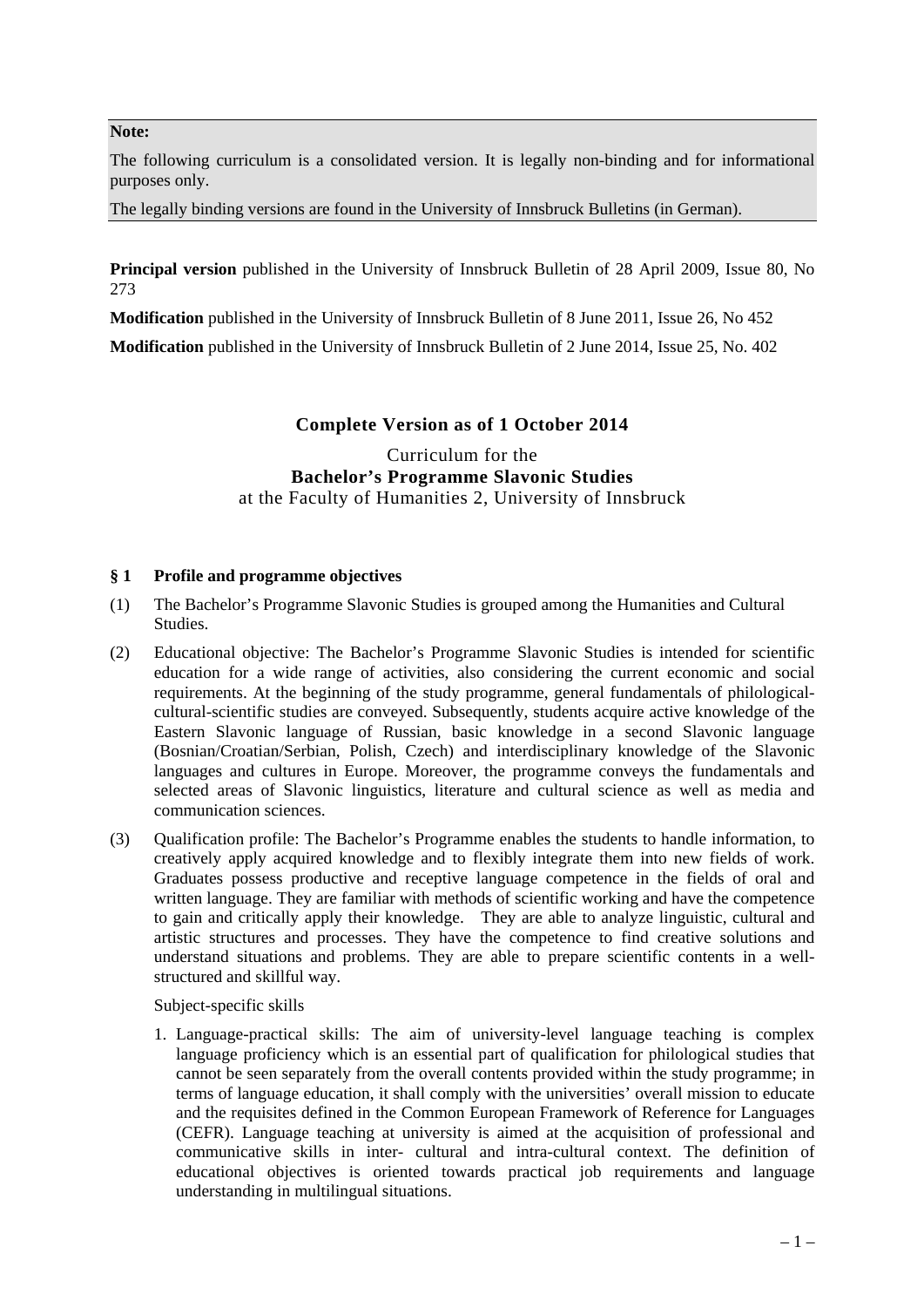- 2. University language competence comprises the command of the four skills listening, speaking, reading and writing, which are to be conveyed in an integrated form and serve as requirement for communicative competence, intercultural action and the examination with texts. Additional e-learning offers the possibility of autonomous learning.
- 3. Linguistic skills: The linguistic education aims at the acquisition of a theoretically wellgrounded and application-oriented knowledge of the system, structure and the functions of Russian and other Slavic languages. The Bachelor's study programme aims at acquiring and applying the linguistic basics, methods and working techniques as well as the specific terminology of the subject. It gives insights into the (functional)-stylistic and social complexity of the language as well as its pragmatic aspects of communication. Skills in linguistic text analysis are also developed. Moreover, basic knowledge of the history of Russian and insights into current development trends (with special attention to language and media) are acquired.
- 4. Literary skills: Modules in the field of literary studies promote critical analytical ability and introduce to the aesthetic complexity of literary texts, whereas the social and historical contexts as well as the conditions of the literary scene are to be considered. The Bachelor's Programme is aimed at conveying fundamentals of literary sciency as well as analysis and working techniques. Moreover, an overview of the most important epochs and genres of Slavic literature, especially Russian literature is elaborated and approaches to basic literary theories and methods are introduced with the example of concrete topics.
- 5. Cultural-scientific skills: The modules focusing on cultural-science aim at enabling the students to recognize cultural similarities and differences between the own and the Russian/East-European cultural area. An understanding of the complex relations, processes and interrelations of developments of society, politics and the history of ideas is promoted. Besides of elaborating of positions that are based on cultural theory, problem awareness for questions of self-perception and the perception of others, identity and gender, high-, sub- and regional cultures is developed. Problems of cultural science are also dealt with in language courses as well as in linguistics, literature and media science.
- 6. Media skills: In the fields of media, in particular print media, digital media and film are to be considered and in doing so skills in dealing with formats from a linguistic as well as culturalscientific point of view are developed. This also includes the detection of relevant subject-specific literature. In the theoretical-methodical field, general media-scientific issues as well as cross-media relations of text, image and sound are in the focus.
- 7. Basic skills in a second Slavonic language: The Bachelor's Programme includes the acquisition of productive and receptive fundamentals of a second Slavonic language (Bosnian/Croatian/Serbian, Polish, Czech). It conveys insights into the relations of Slavonic languages, the development of standard languages und their current situation and compares selected grammatical and/or lexical aspects of the second Slavonic language to Russian.
- 8. Elective modules Bosnian/Croatian/Serbian (BCS): The elective modules in the competence area "Second Slavic Language (BCS)" offer expansion of language competence with special focus on style and subject-specific language. Another elective module serves the acquisition of basic knowledge of Bosnian/Croatian/Serbian culture, literature and linguistics.
- (4) Occupational fields and career opportunities: Graduates of the Bachelor's Programme Slavonic Studies can work as specialists for Eastern Europe in the media (newspapers, radio and TV), for companies or bank institutes, but also in the areas of culture, cultural politics and management, publishing houses and libraries. Other occupational fields are public and diplomatic services, tourism management and language teaching. With additional, well-focused additional qualifications – in IT, business, law, journalism or political science – chances are improved.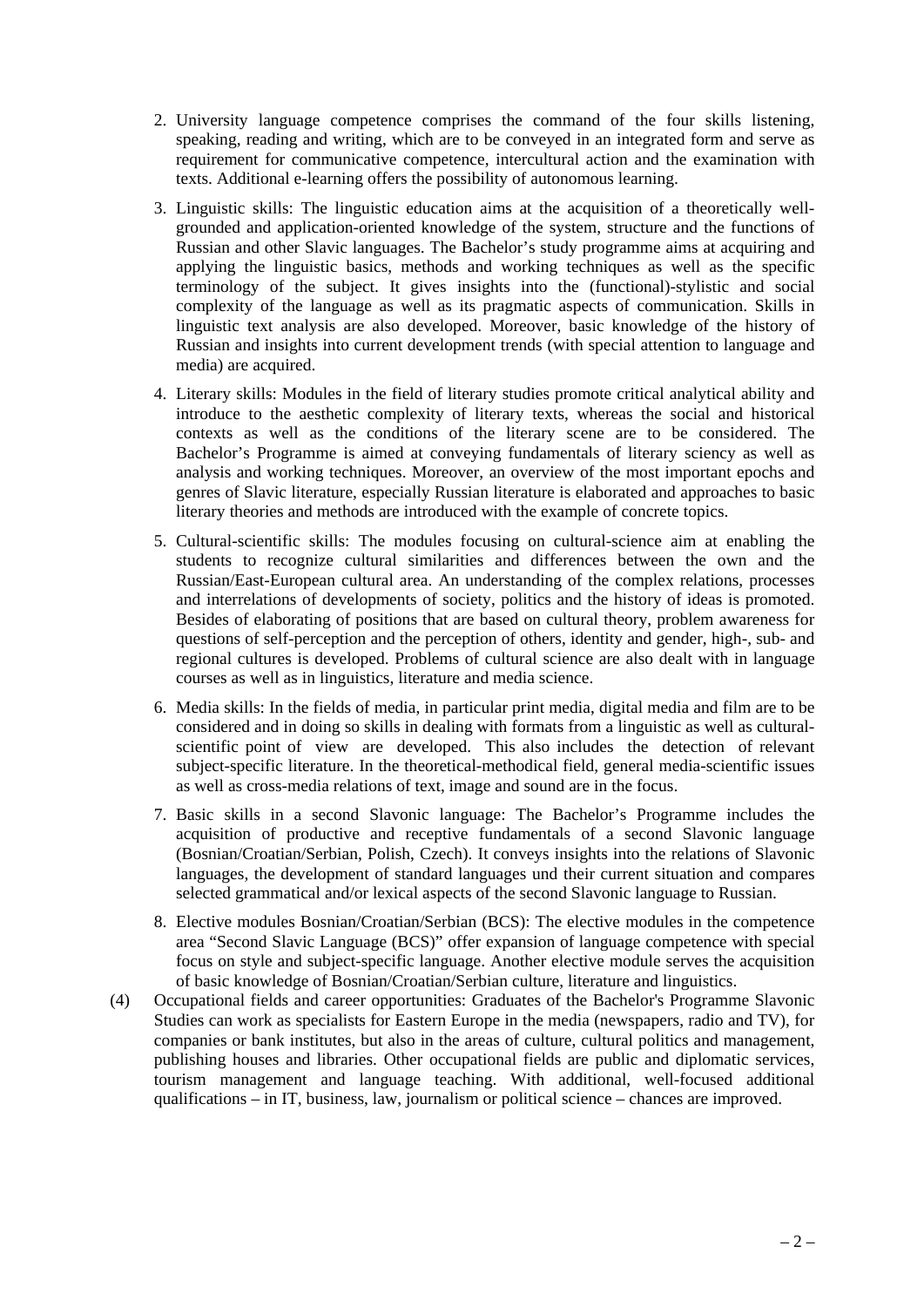## **§ 2 Scope and duration**

The Bachelor's Programme Slavonic Studies covers 180 ECTS-Credits. This corresponds to a duration of six semesters.

### **§ 3 Courses and numbers of participants**

- (1) Courses without continuous performance assessment:
	- 1. 1. **Lectures** (VO) are courses held in lecture format. They introduce the research areas, methods and schools of thought for a given subject.
	- 2. **Study orientation courses** (SL) provide an overview of the study programme and its structure. They give students an objective basis to assess their decision to pursue their chosen subject. Attendance is compulsory. Maximum number of participants: 30
- (2) Courses with continuous performance assessment:
	- 1. **Introductory seminars** (PS) introduce students interactively to scientific literature through the treatment of selected issues. They convey knowledge and methods of academic work. Maximum number of participants: 30
	- 2. **Practical courses** (UE) focus on the practical treatment of concrete scientific tasks within an area. Maximum number of participants: 25
	- 3. **Seminars (**SE) provide in-depth treatment of scientific topics through students' presentations and discussion thereof. Maximum number of participants: 30
	- 4. **Lectures with practical elements (VU**) focus on the practical treatment of concrete scientific tasks that are discussed during the lecture parts of the course. Maximum number of participants: 30
	- 5. **Excursions (EX),** conducted outside the premises of the university, serve to demonstrate and deepen course contents. Maximum number of participants: 30

### **§ 4 Allocation of places in courses with a limited number of participants**

In courses with a limited number of participants, course places are allocated as follows:

- (1) Students, the study time of whom would be prolonged without admission to the course, are givenpriority for admission.
- (2) If the criterium in no. 1 does not suffice, students of the Bachelor's Programme in Slavonic Studies and of the Secondary School Teacher Accreditation Programme for the subject of Russian, for whom this course is part of a compulsory module, are to be given priority, and then students of for whom this course is part of an elective module are considered.

### **§ 5 Stay abroad**

A stay abroad in Russia with a duration of at least four months is strongly recommended. The objective of the stay abroad is to broaden the linguistic and cultural competence as well as gaining international experiences.

### **§ 6 Programme structure**

- (1) Compulsory modules from the following five competence areas corresponding to 145 ECTS-Credits must be passed:
	- Basics (30 ECTS-Credits)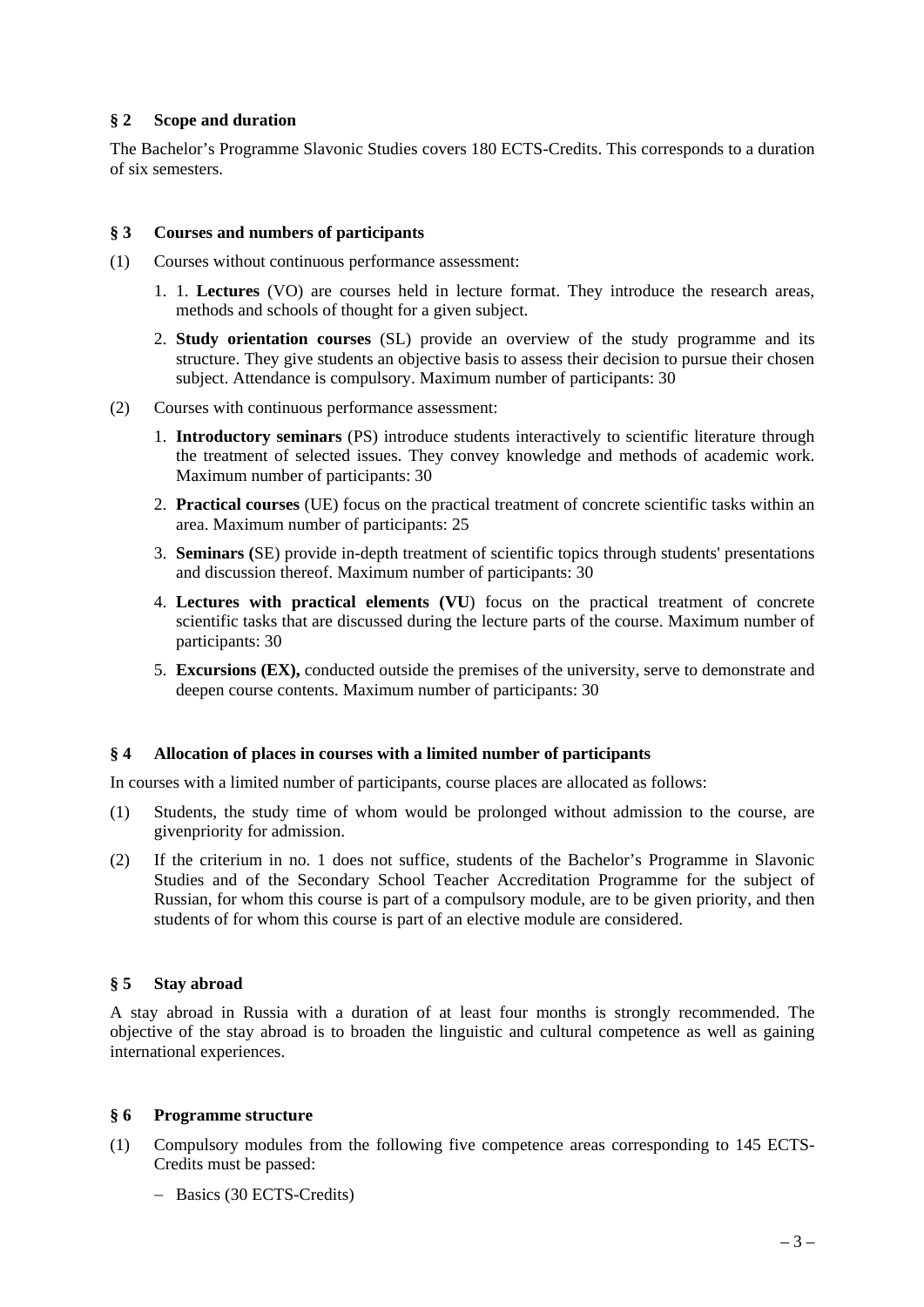- Command of Language (45 ECTS- Credits)
- Linguistics (25 ECTS- Credits)
- Literary studies (27.5 ECTS- Credits)
- Cultural Studies (17.5 ECTS- Credits)
- (2) Elective modules corresponding to a total of 20 ECTS-Credits from the following competence areas must be passed, 5 ECTS-Credits of which must be passed in the competence area of "Second Slavic Language":
	- Second Slavic Language (5 ECTS-Credits) (elective modules 1-3)
	- Second Slavic Language (Advanced) (elective modules 4-6)
	- Command of Language: Russian (elective modules 7-8)
	- Cultural Studies (elective modules 9-10)
	- Bosnian, Croatian, Serbian Cultural and Literary Studies and Linguistics (elective module 11)
	- Non-subject-specific and Interdisciplinary Skills (elective module 12)
- (3) Two bachelor's theses with a total of 7.5 ECTS-Credits are to be completed in addition to the ECTS-Credits awarded for the relevant bachelor's theses courses.

## **§ 7 Compulsory and elective modules**

(1) The following compulsory modules amounting to 145 ECTS-Credits must be passed in the competence areas:

A. Area of Competence: Basics (30 ECTS-Credits)

| 1.             | <b>Compulsory Module:</b>                                                                                                                                                                                                                                                                                                                                                                                                                                                                                                                                                                                                                                                                                                                          | h            | <b>ECTS-</b><br><b>Credits</b> |
|----------------|----------------------------------------------------------------------------------------------------------------------------------------------------------------------------------------------------------------------------------------------------------------------------------------------------------------------------------------------------------------------------------------------------------------------------------------------------------------------------------------------------------------------------------------------------------------------------------------------------------------------------------------------------------------------------------------------------------------------------------------------------|--------------|--------------------------------|
| a.             | VO Fundamentals of Philological and Cultural Studies<br>This course discusses organisational, social and cultural aspects of<br>philological subjects as research disciplines. It discusses regional and<br>supraregional public institutions that deal with language and/or literature.<br>knowledge-based society (e.g. university); relations between language and<br>knowledge or literature and experience resp.; place of language and<br>literature in our society, especially in the media and politics; possible<br>study profiles; awareness for scientific language, especially language<br>usage in the philological and cultural science subjects; introduction to<br>working techniques and tools used in the philological subjects. | 1            | 2.5                            |
| $\mathbf{b}$ . | <b>SL Fundamentals of Philological and Cultural Studies: Slavonic</b><br><b>Studies</b><br>Knowledge gained in the lecture is applied in small, subject-specific<br>groups. The course also introduces to the respective study programme and<br>especially its specific working techniques.                                                                                                                                                                                                                                                                                                                                                                                                                                                        | $\mathbf{1}$ | 2.5                            |
|                | <b>Total</b>                                                                                                                                                                                                                                                                                                                                                                                                                                                                                                                                                                                                                                                                                                                                       |              |                                |
|                | Objective:<br>Knowledge of the specific forms of communication in the field; familiarity with institutions<br>and occupational fields dealing with language and literature, insight into the structures of the<br>university.                                                                                                                                                                                                                                                                                                                                                                                                                                                                                                                      |              |                                |
|                | <b>Prerequisites:</b> none                                                                                                                                                                                                                                                                                                                                                                                                                                                                                                                                                                                                                                                                                                                         |              |                                |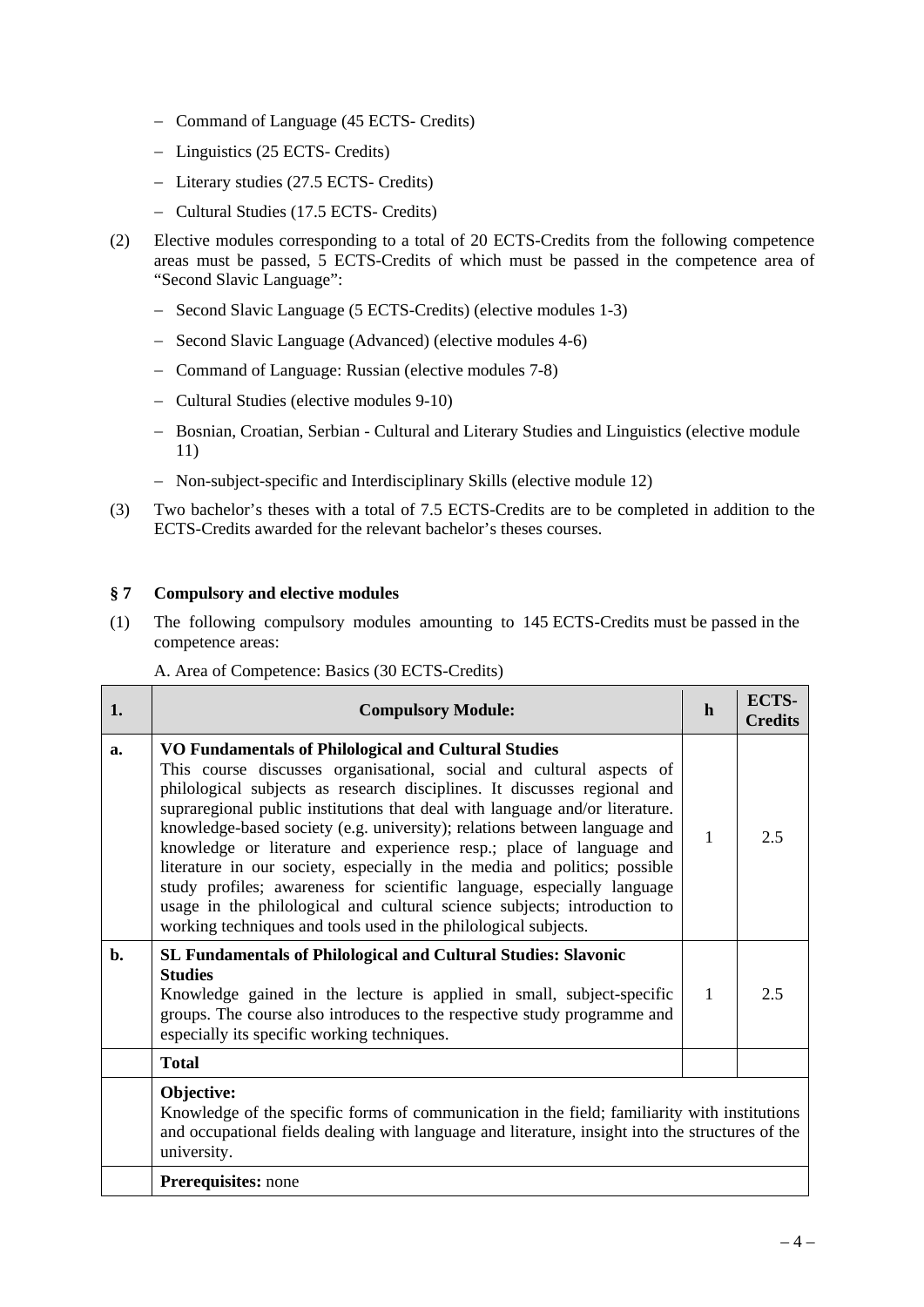| <b>Compulsory Module: Fundamentals of Linguistics</b>                                                                                                                                                                                                              | h                           | ECTS-<br><b>Credits</b> |
|--------------------------------------------------------------------------------------------------------------------------------------------------------------------------------------------------------------------------------------------------------------------|-----------------------------|-------------------------|
| <b>VO Fundamentals of Linguistics</b><br>Language as historic, social and cognitive phenomenon; functions and<br>manifestations of language; sub-disciplines of linguistics, basic terms for<br>describing language, overview of the history of modern linguistics | $\mathcal{D}_{\mathcal{L}}$ |                         |
| <b>Total</b>                                                                                                                                                                                                                                                       | 2                           |                         |
| Objective:<br>Basic knowledge of fundamental theories and methods of linguistics and language analysis;<br>awareness of the complexity of utterances, expansion of language awareness; insight into<br>topics of applied linguistics.                              |                             |                         |

**Prerequisites:** none

| 3. | <b>Compulsory Module: Fundamentals of Literary Studies</b>                                                                                                                                                                                                                                                                                                                                                                                                 | h              | <b>ECTS-</b><br><b>Credits</b> |
|----|------------------------------------------------------------------------------------------------------------------------------------------------------------------------------------------------------------------------------------------------------------------------------------------------------------------------------------------------------------------------------------------------------------------------------------------------------------|----------------|--------------------------------|
|    | <b>VO Fundamentals of Literary Studies</b><br>Introduction to central questions/problems, topics, and methodological<br>concepts in literary studies, e.g. basic terminology such as 'literature,'<br>'literary criticism,' 'literary studies,' 'literary history,' 'text,' 'period,' etc.;<br>basic introduction to literary analysis and interpretation, stylistics, literary<br>theory, translation and familiarity with the most important text books. | $\overline{2}$ |                                |
|    | <b>Total</b>                                                                                                                                                                                                                                                                                                                                                                                                                                               | 2              |                                |
|    | Objective:<br>Knowledge of research categories (in literary studies) and of basic methodological<br>approaches; insight into important literary theories.                                                                                                                                                                                                                                                                                                  |                |                                |
|    | <b>Prerequisites:</b> none                                                                                                                                                                                                                                                                                                                                                                                                                                 |                |                                |

| <b>Compulsory Module: Fundamentals of Cultural Studies</b>                                                                                                                                                                                                                                                                                                                                                                                   | h | ECTS-<br><b>Credits</b> |
|----------------------------------------------------------------------------------------------------------------------------------------------------------------------------------------------------------------------------------------------------------------------------------------------------------------------------------------------------------------------------------------------------------------------------------------------|---|-------------------------|
| VO Fundamentals of Cultural Studies<br>Introduction of different theories of culture; increasing the awareness for<br>culture-specific discourse and problems in translation; central problems of<br>gender research (Gender Studies). Introduction to theories and methods of<br>cross-cultural research (interaction processes, processes of cultural<br>transfer, phenomena of perception of others, types of cross-culture and<br>more); | 2 |                         |
| <b>Total</b>                                                                                                                                                                                                                                                                                                                                                                                                                                 | 2 |                         |
| Objective:<br>Insight into central issues, topics and methodological approaches of cultural studies.                                                                                                                                                                                                                                                                                                                                         |   |                         |
| <b>Prerequisites:</b> none                                                                                                                                                                                                                                                                                                                                                                                                                   |   |                         |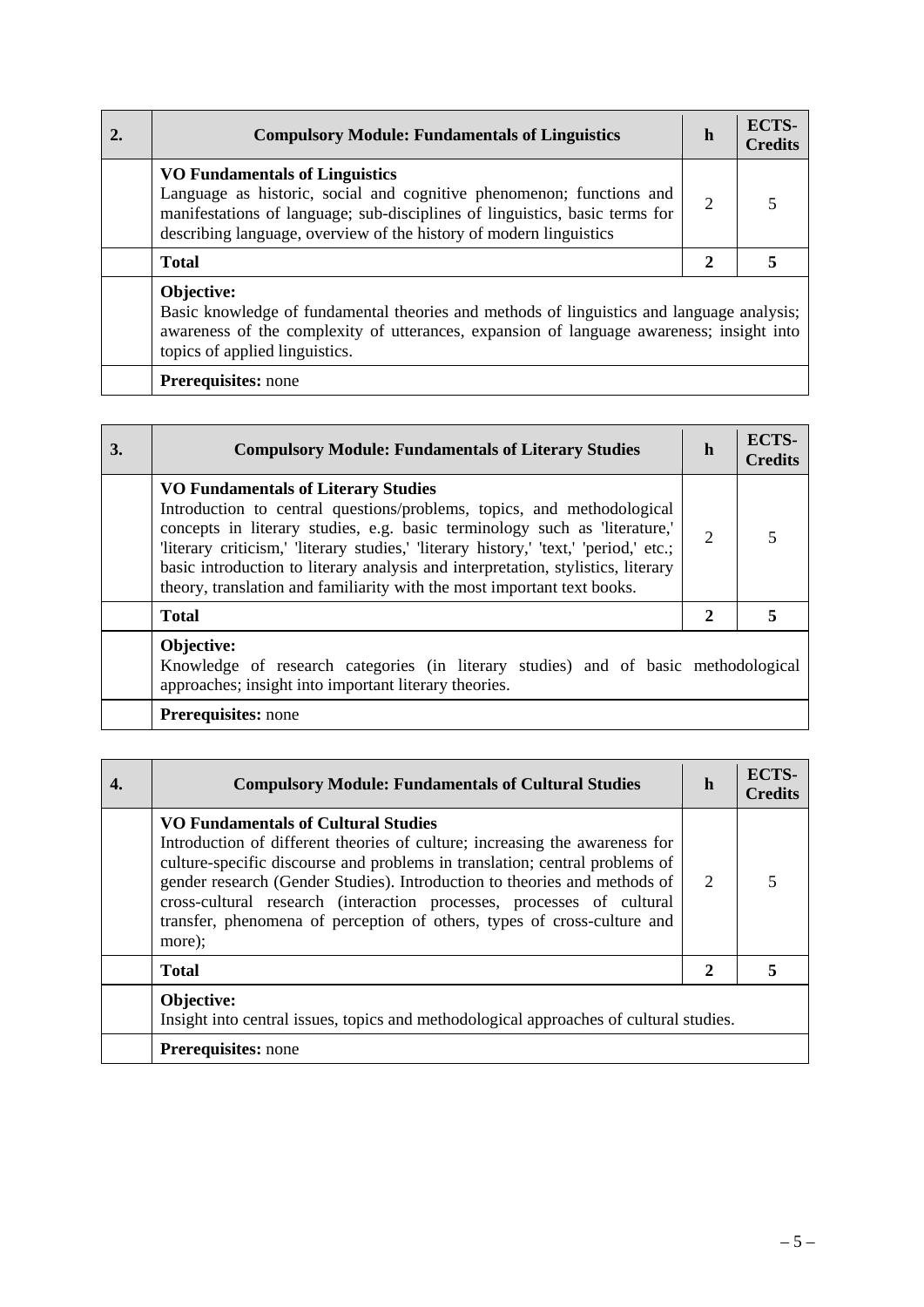| 5. | <b>Compulsory Module: Cultural History I</b>                                                                                                                                                                                                                                                                                                                                                                      | h              | ECTS-<br><b>Credits</b> |
|----|-------------------------------------------------------------------------------------------------------------------------------------------------------------------------------------------------------------------------------------------------------------------------------------------------------------------------------------------------------------------------------------------------------------------|----------------|-------------------------|
|    | <b>VO Cultural History I</b><br>Presentation of the entire cultural contexts of linguistic and literary<br>phenomena; multilingualism and language change; central concepts such<br>as "identity", "nation", "gender", "class" etc.; insight into changing<br>world views and perception patterns of cultural history and the history in<br>general based on examples of philosophy, literature, science and art. | $\overline{2}$ |                         |
|    | <b>Total</b>                                                                                                                                                                                                                                                                                                                                                                                                      | $\mathbf{2}$   |                         |
|    | Objective:<br>Understanding cultures and periods of - not only Western - cultural history; understanding<br>the relations between language and world view; ability to see literary and linguistic<br>developments in the context of larger cultural developments                                                                                                                                                  |                |                         |

| <b>Prerequisites:</b> none |  |
|----------------------------|--|
|                            |  |

| 6. | <b>Compulsory Module: Cultural History II</b>                                                                                    | $\mathbf h$ | ECTS-<br>Credits |
|----|----------------------------------------------------------------------------------------------------------------------------------|-------------|------------------|
|    | <b>VO Cultural History II</b><br>Advancing the knowledge gained in Cultural History I by dealing with<br>other epochs or topics. | 2           |                  |
|    | <b>Total</b>                                                                                                                     | 2           |                  |
|    | Objective:<br>Deeper understanding of cultures and periods of - not only Western - cultural history.                             |             |                  |
|    | <b>Prerequisites:</b> none                                                                                                       |             |                  |

## B. Area of Competence: Command of Language (45 ECTS-Credits)

| 7. | <b>Compulsory Module: Command of Language Russian</b><br>(Basic Course and Russian I)                                                                                                                                                       | h  | ECTS-<br><b>Credits</b> |
|----|---------------------------------------------------------------------------------------------------------------------------------------------------------------------------------------------------------------------------------------------|----|-------------------------|
| a. | <b>UE Basic Course Russian</b><br>Basic grammar; basic skills in listening, speaking, reading and writing (A2<br>competence level according to CERF), first intercultural experiences                                                       | 8  | 10                      |
| b. | <b>UE Russian I</b><br>Improvement of the basic knowledge of Russian grammar and lexis;<br>development of elementary and independent skills in the fields of<br>listening, speaking, reading and writing (level A2/B1)                      | 6  | 10                      |
|    | <b>Total</b>                                                                                                                                                                                                                                | 14 | 20                      |
|    | Objective:<br>Everyday communication that is closely connected to the student's environment; active<br>participation in discussions (according to the level achieved); interaction competence on<br>journeys abroad. Target level A2 to B1. |    |                         |
|    | <b>Prerequisites:</b> none                                                                                                                                                                                                                  |    |                         |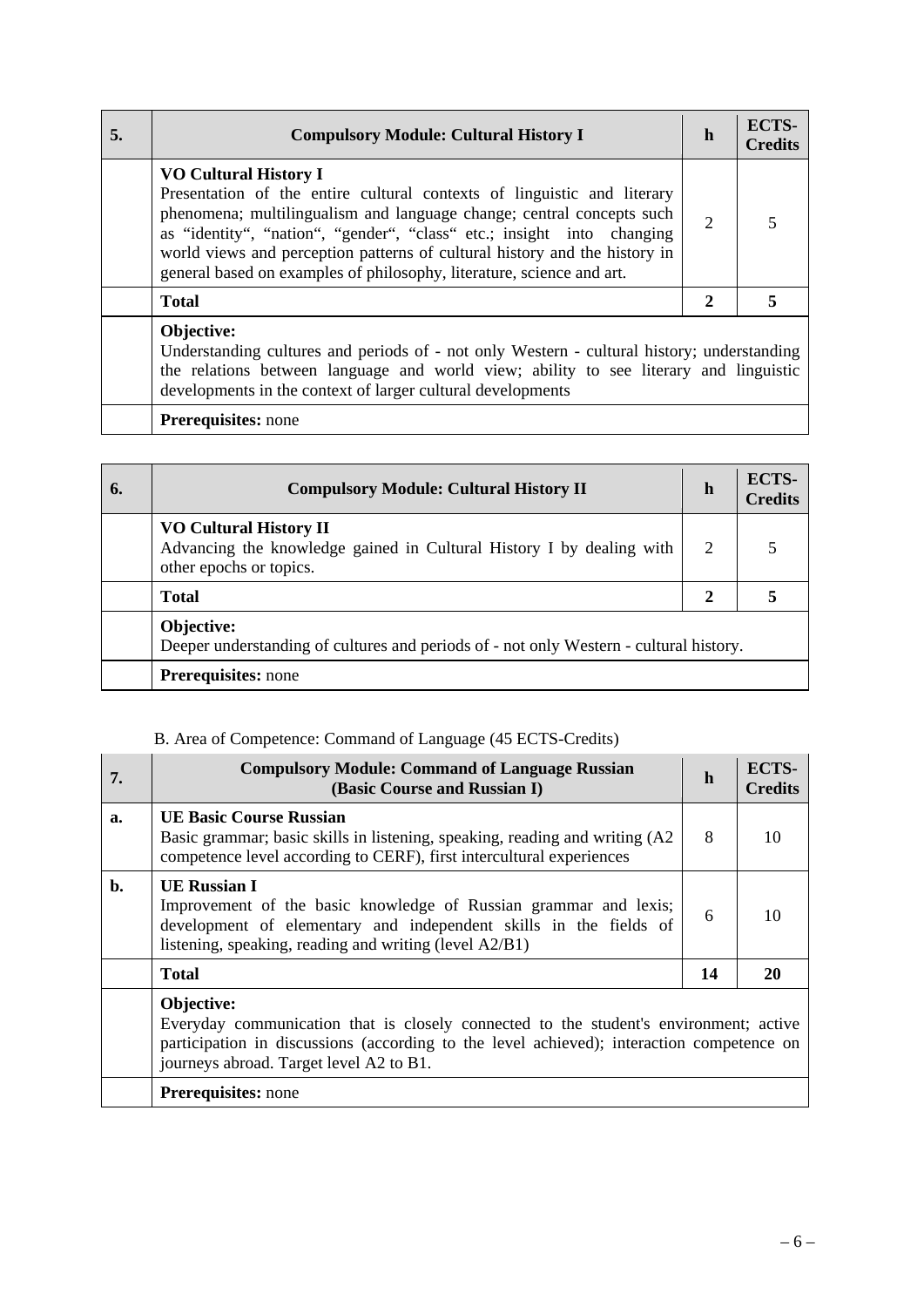| 8. | <b>Compulsory Module: Command of Language Russian</b><br>(Russian II and Russian III)                                                                                                                                                                                                                                          | $\mathbf h$              | ECTS-<br>Credits |
|----|--------------------------------------------------------------------------------------------------------------------------------------------------------------------------------------------------------------------------------------------------------------------------------------------------------------------------------|--------------------------|------------------|
| a. | UE Russian II: Listening/Speaking and Reading/Writing<br>Developing grammatical and lexical knowledge; advancing in the<br>language skills (listening, speaking, reading and writing) with main focus<br>of changing from elementary skills to independent language use (level)<br>B1); advancing of cross-cultural competence | $\overline{4}$           |                  |
| b. | UE Russian III: Listening/Speaking and Reading/Writing<br>Focus on listening/speaking and reading/writing as well as Russian lexis<br>and grammar; transfer from concrete to abstract contents (level B2)                                                                                                                      | $\overline{\mathcal{A}}$ |                  |
|    | <b>Total</b>                                                                                                                                                                                                                                                                                                                   | 8                        | 10               |
|    | Objective:<br>Advancing of grammatical competence, improving of understanding spoken and written<br>language in context (utterances, sentences, texts, notional and functional concepts); the<br>ability to treat topics in an abstract manner. Target level B2.                                                               |                          |                  |

## **Prerequisites:** none

| 9. | <b>Compulsory Module: Command of Language Russian</b><br>(Russian IV and Russian V)                                                                                                                                                                                         | h | ECTS-<br><b>Credits</b> |
|----|-----------------------------------------------------------------------------------------------------------------------------------------------------------------------------------------------------------------------------------------------------------------------------|---|-------------------------|
| a. | UE Russian IV: Working with Oral and Written texts<br>Listening, monologue and dialogue (level: B2); text transmission,<br>terminology, translation, mediation (receptive level: C1)                                                                                        | 4 | 7.5                     |
| b. | <b>UE Russian V: Further Development of Language Skills</b><br>Consolidation of grammatical, lexical and pragmatic skills (level B2)                                                                                                                                        | 4 | 7.5                     |
|    | <b>Total</b>                                                                                                                                                                                                                                                                | 8 | 15                      |
|    | Objective:<br>The ability to have a spontaneous fluent conversation without major problems; understanding<br>complex oral and written texts, successful argumentation, increased language awareness in<br>the area of stylistics and grammar. Target level B2 (passive C1). |   |                         |
|    | <b>Prerequisites:</b> successful completion of compulsory module 8                                                                                                                                                                                                          |   |                         |

C. Area of Competence: Linguistics (25 ECTS-Credits)

| 10. | <b>Compulsory Module: Fundamentals of Russian Linguistics</b>                                                                                                                     | h | ECTS-<br><b>Credits</b> |
|-----|-----------------------------------------------------------------------------------------------------------------------------------------------------------------------------------|---|-------------------------|
|     | <b>VU Russian Phonetics and Phonology</b><br>Imparting of linguistic fundamentals of Russian phonetics and phonology,<br>including basic terminology; exercise and control phases | 2 | 2.5                     |
|     | <b>Total</b>                                                                                                                                                                      | 2 | 2.5                     |
|     | Objective:<br>Acquisition of knowledge in Russian phonetics and phonology, with main focus on<br>application.                                                                     |   |                         |
|     | <b>Prerequisites:</b> none                                                                                                                                                        |   |                         |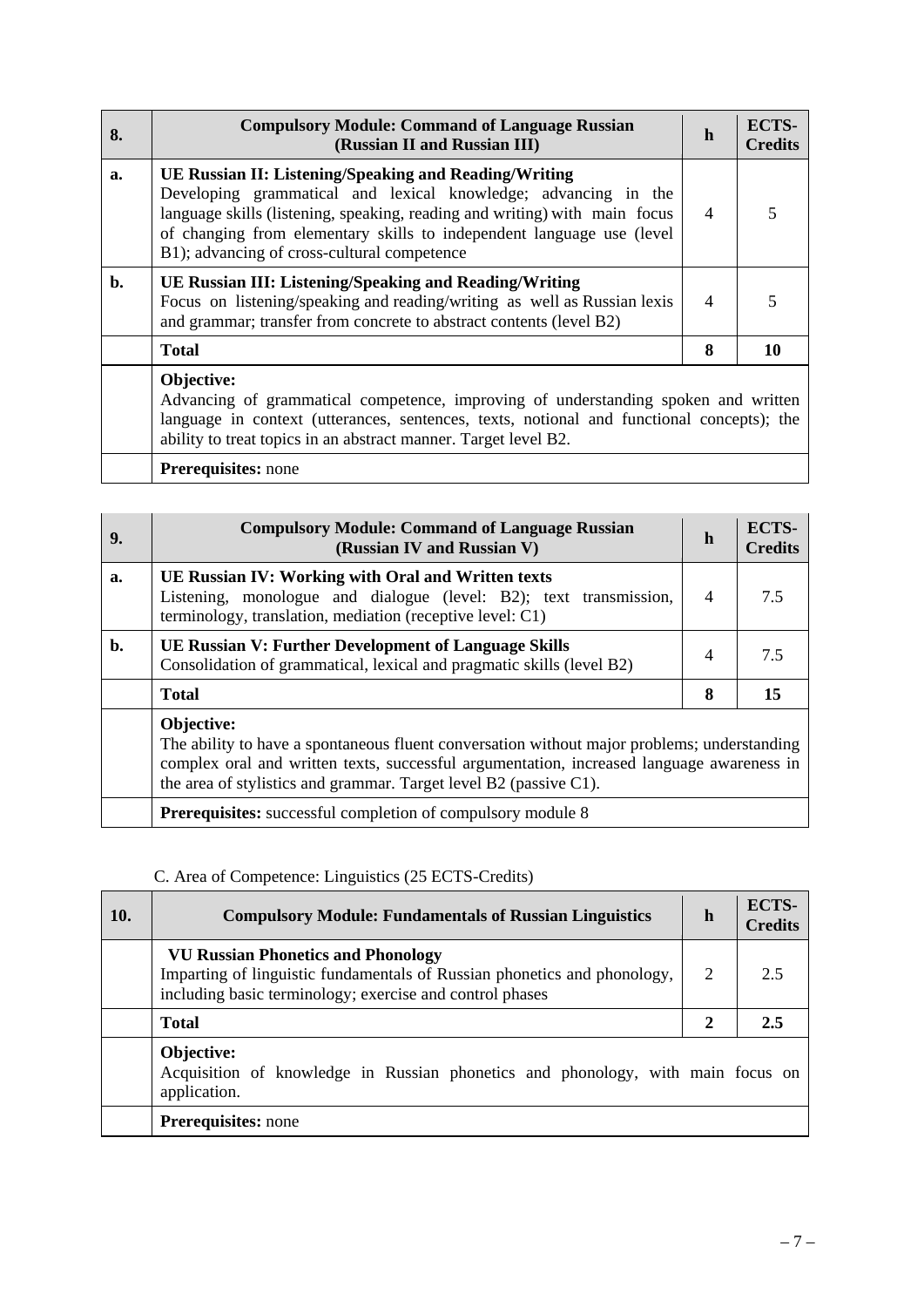| 11. | <b>Compulsory Module: Selected Fields of Russian/Slavonic</b><br><b>Linguistics</b>                                                                                                                                  | h | ECTS-<br><b>Credits</b> |
|-----|----------------------------------------------------------------------------------------------------------------------------------------------------------------------------------------------------------------------|---|-------------------------|
| a.  | <b>VO Selected Fields of Russian/Slavonic Linguistics</b><br>An overview of selected topics of Russian/Slavonic linguistics is given in<br>consideration of socio-linguistic and/or language comparative viewpoints. | 2 |                         |
| b.  | <b>PS Proseminar in Linguistics</b><br>Gaining or advancing of basic linguistic knowledge; acquisition of<br>working techniques that make it possible to linguistically analyze texts.                               | 2 |                         |
|     | <b>Total</b>                                                                                                                                                                                                         | 4 | 10                      |
|     | Objective:<br>Acquisition of an overview of the system and the functions of<br>Russian/Slavonic languages                                                                                                            |   | contemporary            |
|     | <b>Prerequisites:</b> none                                                                                                                                                                                           |   |                         |

| 12.            | <b>Compulsory Module: Diachronic and Synchronic Linguistics</b>                                                                                                                                                                                                                   | $\mathbf h$      | ECTS-<br><b>Credits</b> |
|----------------|-----------------------------------------------------------------------------------------------------------------------------------------------------------------------------------------------------------------------------------------------------------------------------------|------------------|-------------------------|
| a.             | VO History of the Russian Language from the Beginnings to the<br><b>Presence</b><br>Understanding of the historical development and the state of the Russian<br>language today; overview of the most important periods of the history of<br>Russian language in literature        | 2                | 7.5                     |
| $\mathbf{b}$ . | <b>SE Seminar in Linguistics</b><br>Acquisition of knowledge of the (functional)-stylistic and social diversity<br>of the Russian language and other Slavonic languages, as well as<br>pragmatic aspects of communication                                                         | 2                | 5                       |
|                | <b>Total</b>                                                                                                                                                                                                                                                                      | $\boldsymbol{4}$ | 12.5                    |
|                | Objective:<br>Understanding of linguistic theories and methods and recognizing of synchronous functional<br>relationships in the Russian language. Identification of linguistic and extra-linguistic factors<br>which have influenced the development of modern standard Russian. |                  |                         |
|                | <b>Prerequisites:</b> successful completion of compulsory module 11                                                                                                                                                                                                               |                  |                         |

D. Area of Competence: Literary Studies (27.5 ECTS-Credits)

|                | $D$ . Then of Competence. Energy bradies (27.5 LCTD Credits)                                                                                                                                                    |   |                         |
|----------------|-----------------------------------------------------------------------------------------------------------------------------------------------------------------------------------------------------------------|---|-------------------------|
| 13.            | <b>Compulsory Module: Fundamentals of Russian Literary Studies</b>                                                                                                                                              | h | ECTS-<br><b>Credits</b> |
| a.             | VO Periods of Russian Literature I (19 <sup>th</sup> Century)<br>Overview of literary periods, authors and works; independent reading of<br>key works of Russian literature as well as selected interpretations | 2 |                         |
| $\mathbf{b}$ . | <b>PS Proseminar in Literary Studies</b><br>Practical analysis of Russian prose and other genres                                                                                                                | 2 |                         |
|                | <b>Total</b>                                                                                                                                                                                                    | 4 | 10                      |
|                | Objective:<br>Acquisition of basic knowledge of the most important developments in Russian literature and<br>methods for analyzing literary texts.                                                              |   |                         |
|                | Prerequisites: none                                                                                                                                                                                             |   |                         |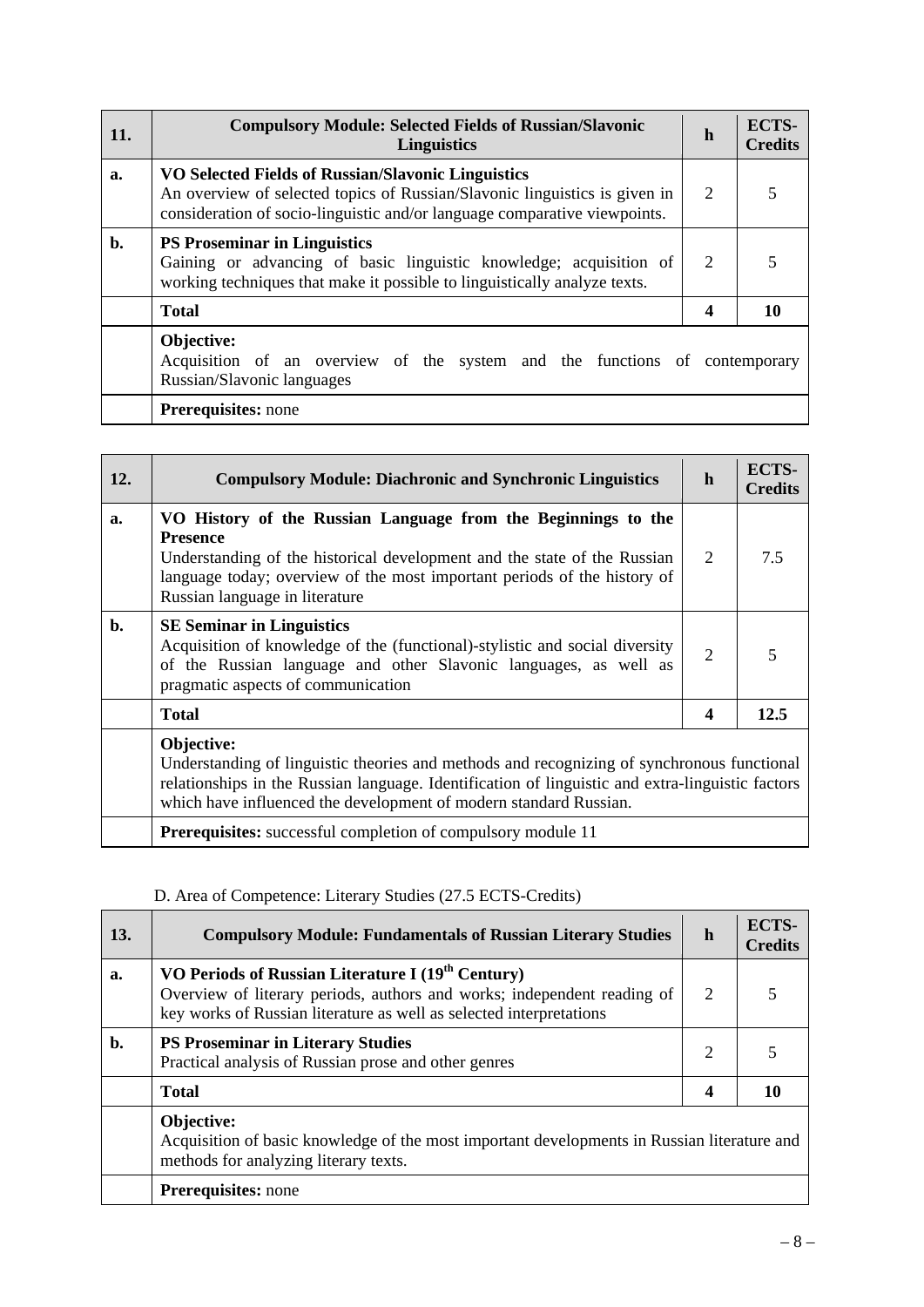| 14. | <b>Compulsory Module: Literature and Culture</b>                                                                                                                                                                                                                                                                                                                                                                            | $\mathbf h$    | ECTS-<br><b>Credits</b> |
|-----|-----------------------------------------------------------------------------------------------------------------------------------------------------------------------------------------------------------------------------------------------------------------------------------------------------------------------------------------------------------------------------------------------------------------------------|----------------|-------------------------|
| a.  | VO Periods of Russian Literature II <i>(Slavonic Literature</i> )<br>Overview of literary periods, authors and works; independent reading of<br>key works of Russian/Slavonic literature as well as selected interpretations                                                                                                                                                                                                | 2              |                         |
| b.  | VO Slavic Languages and Cultures in Europe<br>Winning of insights into the relations of Slavic languages, their history (in<br>consideration of Austrian-Slavic relations) and oral and written traditions<br>of Slavic cultures during the different cultures decisive for the Slavic<br>countries; analysis of contemporary developments and perceptual images<br>of each other in the face of the developments in Europe | $\overline{2}$ |                         |
|     | <b>Total</b>                                                                                                                                                                                                                                                                                                                                                                                                                | 4              | 10                      |
|     | Objective:<br>Acquisition of basic knowledge of the decisive developments in Russian/Slavonic literatures;<br>overview of the history and developmental tendencies of Slavic languages and cultures in<br>Europe.                                                                                                                                                                                                           |                |                         |

| 15. | <b>Compulsory Module: Selected Fields of Russian/Slavic</b><br><b>Literature and Culture</b>                                                                                          | h                | ECTS-<br><b>Credits</b> |
|-----|---------------------------------------------------------------------------------------------------------------------------------------------------------------------------------------|------------------|-------------------------|
|     | <b>SE Seminar in Literary, Cultural or Media Studies</b><br>Selected topics and issues of aspects of Russian/Slavic literature(s) as well<br>as culture(s) and its media transmission | 2                | 7.5                     |
|     | <b>Total</b>                                                                                                                                                                          | $\boldsymbol{2}$ | 7.5                     |
|     | Objective:<br>Advancing the knowledge in the fields of Russian/Slavic literature(s) and culture(s) as well<br>as their media transmission                                             |                  |                         |
|     | <b>Prerequisites:</b> successful completion of compulsory module 13 and 14                                                                                                            |                  |                         |

E. Area of Competence: Cultural Studies (17.5 ECTS-AP)

|            | $E$ . Area of Competence. Cultural Studies (17.9 ECTS-AT)                                                                                         |   |                         |
|------------|---------------------------------------------------------------------------------------------------------------------------------------------------|---|-------------------------|
| <b>16.</b> | <b>Compulsory Module: Introduction into Russian Culture</b>                                                                                       | h | ECTS-<br><b>Credits</b> |
| a.         | <b>VO Selected Fields of Russian Culture</b><br>Methodological approaches and selected topics including everyday<br>culture, media, film, history | 2 |                         |
| b.         | <b>VU Selected Fields of Russian Film</b><br>Development trends, genres, specific aesthetic procedures, film theories in<br>Russia                |   | 2.5                     |
|            | <b>Total</b>                                                                                                                                      | 3 | 7.5                     |
|            | Objective:<br>Acquisition of basic knowledge of Russian culture, particularly of film.                                                            |   |                         |
|            | <b>Prerequisites:</b> none                                                                                                                        |   |                         |

 $\mathbb{R}^2$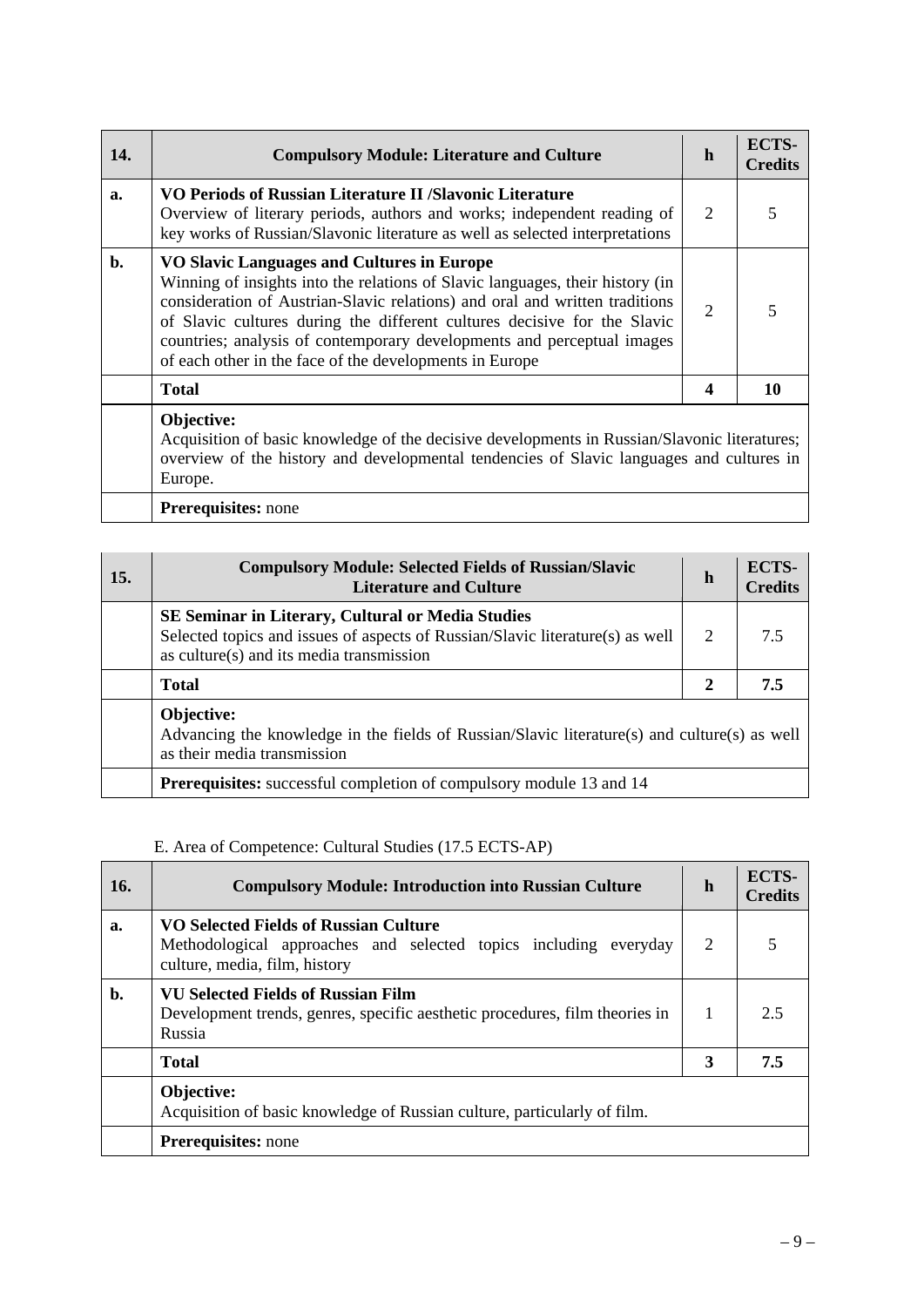| 17. | <b>Compulsory Module: Fundamentals of Media Studies</b>                                                                                                                                                                                                                                                                                                                                                                                                                                                                                                                      | h            | <b>ECTS-</b><br><b>Credits</b> |
|-----|------------------------------------------------------------------------------------------------------------------------------------------------------------------------------------------------------------------------------------------------------------------------------------------------------------------------------------------------------------------------------------------------------------------------------------------------------------------------------------------------------------------------------------------------------------------------------|--------------|--------------------------------|
| a.  | <b>VO Introduction to Media Studies</b><br>The concept of media; relationships between media, information and<br>ideologies; media and politics; media history; multi-media production<br>forms; multi-media types of communication; speech – writing;<br>intertextuality; multi-modality: text – graphic – image – sound – object;<br>media aesthetics; media reception; media analysis                                                                                                                                                                                     | $\mathbf{1}$ | 2.5                            |
| b.  | <b>VU Introduction to Media Analysis</b><br>Basics of media analysis with the example of print media, film and new<br>media Basics of analysis of print media; history of print media; Text types;<br>text design; intra-textuality; communicative and aesthetical aspects Basics<br>of film and TV analysis: basic terms, analysis of genres or formats resp.;<br>perception of films (if compared to literary perception); popular culture<br>Basics of analysis of new media: history of new media; multi-mediality;<br>hypertexts and hypermedia; types of interactivity | $\mathbf{1}$ | 2.5                            |
|     | <b>Total</b>                                                                                                                                                                                                                                                                                                                                                                                                                                                                                                                                                                 | $\mathbf{2}$ | 5                              |
|     | Objective:<br>Knowledge of the basic concepts of media studies; overview of main issues, approaches and<br>results of media research; exemplary introduction to the methods of media analysis.                                                                                                                                                                                                                                                                                                                                                                               |              |                                |
|     | <b>Prerequisites:</b> none                                                                                                                                                                                                                                                                                                                                                                                                                                                                                                                                                   |              |                                |

| <b>18.</b> | <b>Compulsory Module: Gender Studies</b>                                                                                                                                                                                                                                                                                                                                                                                                                    | h | <b>ECTS-</b><br>Credits |
|------------|-------------------------------------------------------------------------------------------------------------------------------------------------------------------------------------------------------------------------------------------------------------------------------------------------------------------------------------------------------------------------------------------------------------------------------------------------------------|---|-------------------------|
|            | <b>VU Gender Studies</b><br>Analysis of the social semiotics of gender, its political dimension and<br>history as it is mirrored in current discourse (e.g. literary works, films,<br>advertisements); introduction to gender theory and exploration of<br>questions of personal and gender identity within a socio-cultural context;<br>aspects of gender identity in a socio-cultural context; semiotics of gender<br>as reflected in narrative discourse | 2 |                         |
|            | <b>Total</b>                                                                                                                                                                                                                                                                                                                                                                                                                                                | 2 |                         |
|            | Objective:<br>Knowledge of the basic issues of gender theory; insights into the relations of gender identity<br>to socio-cultural contexts.                                                                                                                                                                                                                                                                                                                 |   |                         |
|            | <b>Prerequisites:</b> none                                                                                                                                                                                                                                                                                                                                                                                                                                  |   |                         |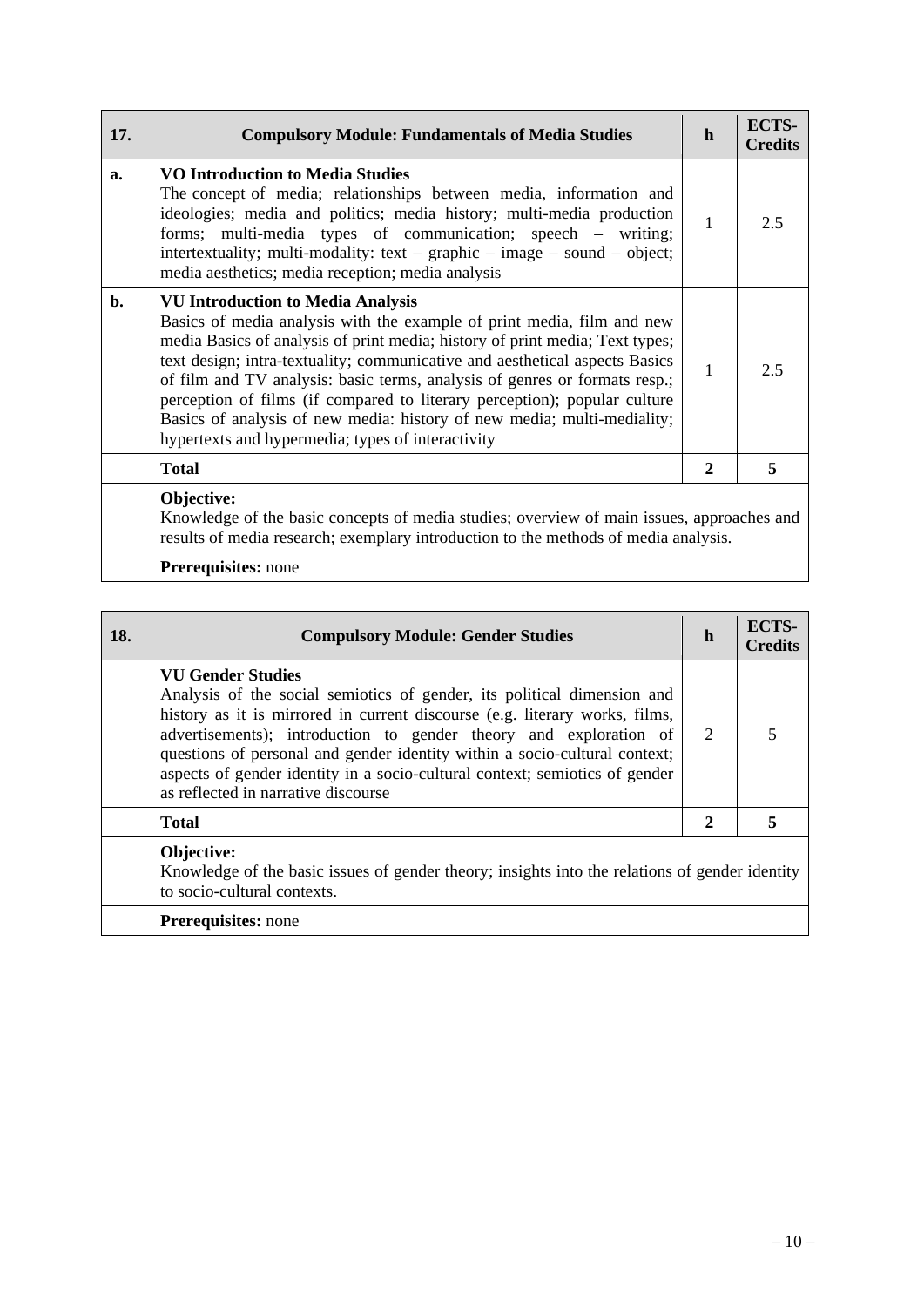(2) Elective modules corresponding to a total of 20 ECTS-Credits must be passed in the following competence areas, 5 ECTS-Credits of which must be passed in "Second Slavic Language":

| <b>Elective Module: Second Slavic Language: Polish</b>                                                         | h | ECTS-<br><b>Credits</b> |
|----------------------------------------------------------------------------------------------------------------|---|-------------------------|
| <b>UE Command of Language Productive</b><br>Basic language use (level A2); communication in routine situations | 4 |                         |
| <b>Total</b>                                                                                                   | 4 |                         |
| Objective:<br>Acquisition of productive language skills in Polish                                              |   |                         |
| <b>Prerequisites:</b> none                                                                                     |   |                         |

A. Area of Competence: Command of Language: Second Slavic Language

| 2. | <b>Elective Module: Second Slavic Language:</b><br><b>Bosnian/Croatian/Serbian</b>                             | h | ECTS-<br><b>Credits</b> |
|----|----------------------------------------------------------------------------------------------------------------|---|-------------------------|
|    | <b>UE Command of Language Productive</b><br>Basic language use (level A2); communication in routine situations | 4 |                         |
|    | <b>Total</b>                                                                                                   | Δ |                         |
|    | Objective:<br>Acquisition of productive language skills in Bosnian/Croatian/Serbian.                           |   |                         |
|    | <b>Prerequisites:</b> none                                                                                     |   |                         |

| 3. | <b>Elective Module: Stylistics and Terminology:</b><br><b>Bosnian/Croatian/Serbian</b>                                                                                          | h | ECTS-<br><b>Credits</b> |
|----|---------------------------------------------------------------------------------------------------------------------------------------------------------------------------------|---|-------------------------|
| a. | <b>UE Stylistics and Text Production</b><br>Advancing of skills in expression and text production (functional, stylistic)                                                       | 2 | 2.5                     |
| b. | UE Terminology and language-specific Text Production<br>Overview of the special features of subject-specific language and<br>acquisition of skills for writing scientific texts | 2 | 2.5                     |
|    | <b>Total</b>                                                                                                                                                                    | 4 | 5                       |
|    | Objective:<br>Furthering of stylistic and subject-specific language competence as well as general language<br>skills.                                                           |   |                         |
|    | <b>Prerequisites:</b> none                                                                                                                                                      |   |                         |

| 4. | <b>Elective Module: Command of Language "Second Slavic</b><br><b>Language</b> " Productive (Polish)                                  | h | <b>ECTS-</b><br><b>Credits</b> |
|----|--------------------------------------------------------------------------------------------------------------------------------------|---|--------------------------------|
|    | <b>UE Command of Language Polish</b><br>Improvement of productive language skills building on elective module 1<br>$-$ level $A2/B1$ | 2 | 2.5                            |
|    | <b>Total</b>                                                                                                                         | 2 | 2.5                            |
|    | Objective:<br>Improvement of productive language skills in Polish                                                                    |   |                                |
|    | <b>Prerequisites:</b> successful completion of elective module 1                                                                     |   |                                |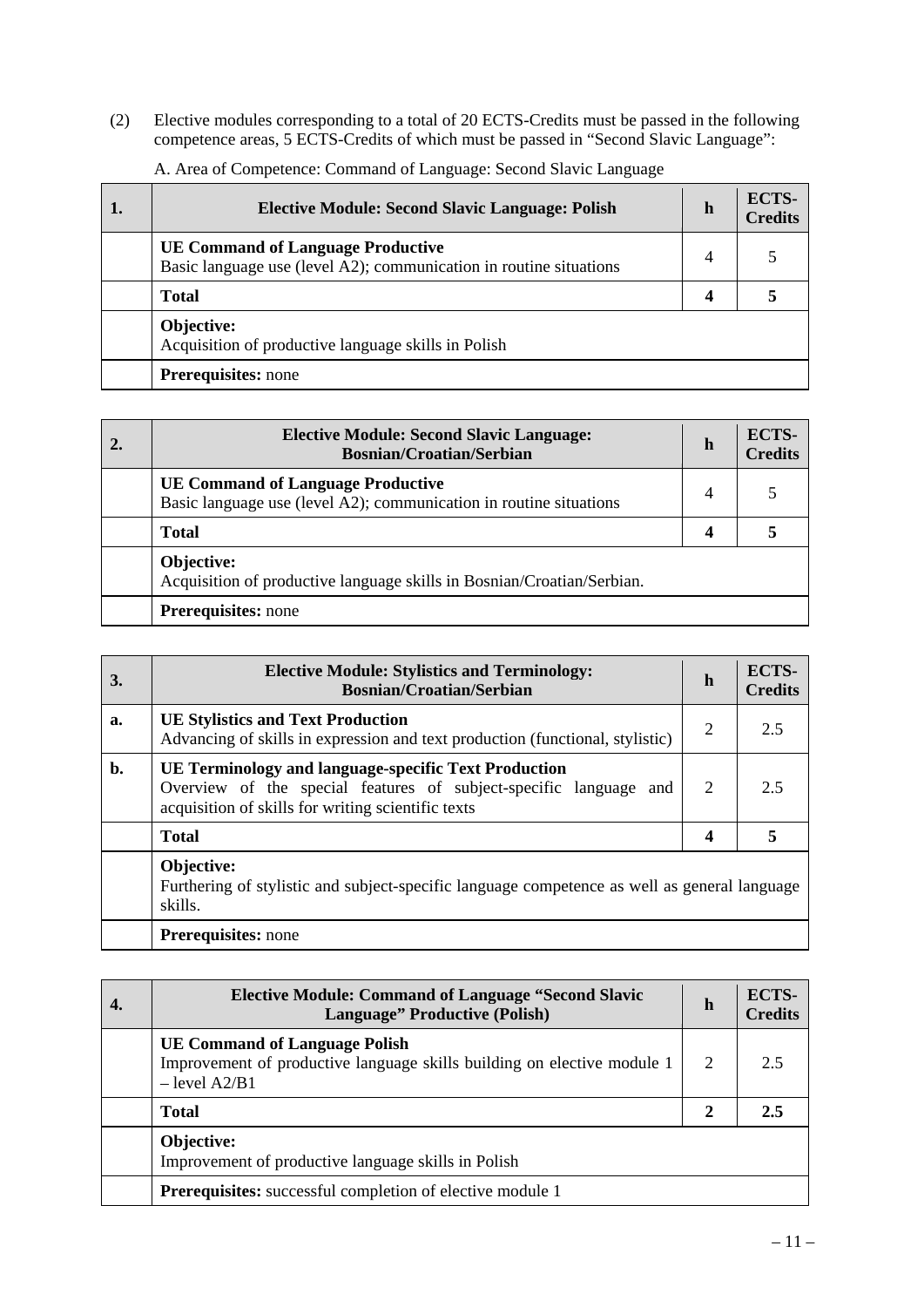| 5. | <b>Elective Module: Command of Language "Second Slavic</b><br>Language" Productive (BCS)                                                       | h | ECTS-<br><b>Credits</b> |
|----|------------------------------------------------------------------------------------------------------------------------------------------------|---|-------------------------|
|    | UE Command of Language: Bosnian/Croatian/Serbian<br>Improvement of productive language skills building on elective module 2<br>$-$ level A2/B1 | 2 | 2.5                     |
|    | <b>Total</b>                                                                                                                                   | 2 | 2.5                     |
|    | Objective:<br>Improvement of productive language skills in Bosnian/Croatian/Serbian.                                                           |   |                         |
|    | <b>Prerequisites:</b> successful completion of elective module 2                                                                               |   |                         |

| 6. | <b>Elective Module: Command of Language "Second Slavic</b><br><b>Language</b> " Receptive                                                                                                                                                                                               | h            | ECTS-<br><b>Credits</b> |
|----|-----------------------------------------------------------------------------------------------------------------------------------------------------------------------------------------------------------------------------------------------------------------------------------------|--------------|-------------------------|
|    | <b>UE Command of Language Receptive</b><br>Presentation of methods for interpreting different types of texts in several<br>languages based on their proximitiy to Russian or<br>Slavic<br>Bosnian/Crotian/Serbian with regards to phonology, grammar, lexis and<br>international lexis. | 2            | 2.5                     |
|    | <b>Total</b>                                                                                                                                                                                                                                                                            | $\mathbf{2}$ | 2.5                     |
|    | Objective:<br>Acquisition of receptive language competence in a second (or a further) Slavic language.                                                                                                                                                                                  |              |                         |
|    | <b>Prerequisites:</b> none                                                                                                                                                                                                                                                              |              |                         |

# B. Area of Competence: Command of Language: Russian

| 7. | <b>Elective Module: Command of Language Russian</b>                                                                                                                                                                                                                                                                                                                                                                                                                                  | h | ECTS-<br><b>Credits</b> |
|----|--------------------------------------------------------------------------------------------------------------------------------------------------------------------------------------------------------------------------------------------------------------------------------------------------------------------------------------------------------------------------------------------------------------------------------------------------------------------------------------|---|-------------------------|
|    | VU Independent Language Acquisition and Blended Learning<br>The course introduces to the methods of computer-assisted language<br>learning and independent working with test formats. The interactive<br>character of some of the exercises promotes problem solving in a group<br>and communication among the students. The course is held as blended<br>learning unit to use new media in a optimum way and to create a setting<br>for independently acquiring contents (level B1) | 1 | 5                       |
|    | <b>Total</b>                                                                                                                                                                                                                                                                                                                                                                                                                                                                         |   |                         |
|    | Objective:<br>Improving language skills in Russian (B1) with the help of new media and competence in the<br>use thereof.                                                                                                                                                                                                                                                                                                                                                             |   |                         |
|    | <b>Prerequisites:</b> successful completion of compulsory module 7                                                                                                                                                                                                                                                                                                                                                                                                                   |   |                         |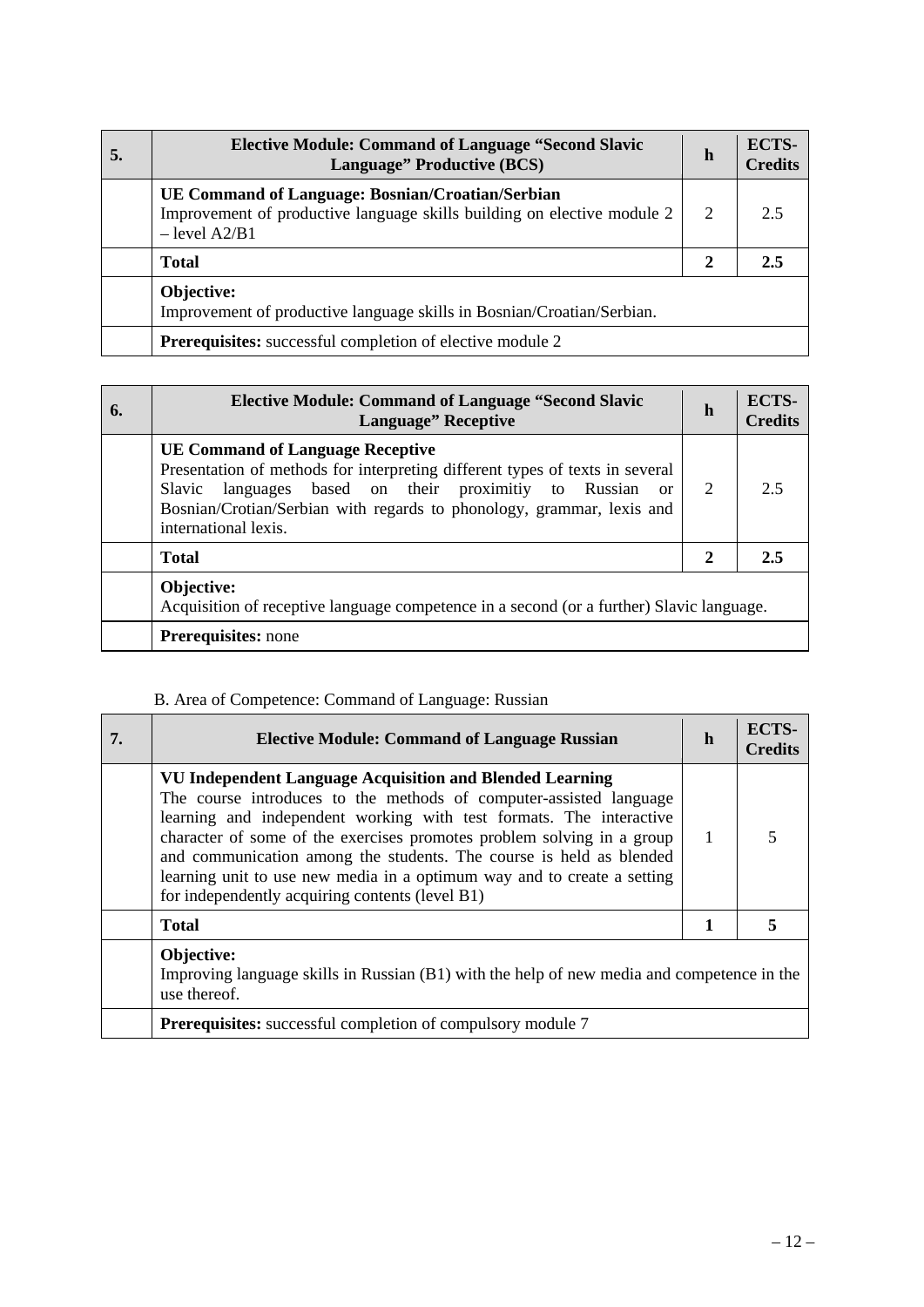| 8. | <b>Elective Module: Proficiency Test Russian (CEFR Level B2)</b>                                                                                                                                                                                                                                                                                                                                                                                                                                                                                                                                                                                                                                                           | h | <b>ECTS-</b><br><b>Credits</b> |
|----|----------------------------------------------------------------------------------------------------------------------------------------------------------------------------------------------------------------------------------------------------------------------------------------------------------------------------------------------------------------------------------------------------------------------------------------------------------------------------------------------------------------------------------------------------------------------------------------------------------------------------------------------------------------------------------------------------------------------------|---|--------------------------------|
|    | <b>VO Proficiency Test</b><br>The course conveys an overview of the requirements of the Common<br>European Framework of Reference for Languages and of test formats of<br>single skills and competences for Russian at level B2.                                                                                                                                                                                                                                                                                                                                                                                                                                                                                           | 1 |                                |
|    | <b>Total</b>                                                                                                                                                                                                                                                                                                                                                                                                                                                                                                                                                                                                                                                                                                               |   | 5                              |
|    | Objective:<br>Students completing this module possess knowledge and skills at B2 level (according to<br>CEFR); they can understand the main contents of complex texts (e.g. news and reports) on<br>specific topics and reports and articles about contemporary problems in which the authors<br>represent a particular view point. They understand literary and prose texts and most films in<br>standard language; moreover they can write clear and detailed texts on a wide variety of<br>topics; they can present counter arguments and they can express themselves so spontaneously<br>and fluently that normal conversation with mother tongue speakers is easily possible without<br>major efforts on either side. |   |                                |

**Prerequisites:** successful completion of compulsory module 7 and 8

# C. Area of Competence: Cultural Studies

| 9. | <b>Elective Module: Russian Cultural Studies</b>                                                                                            | $\mathbf h$ | <b>ECTS-</b><br>Credits |
|----|---------------------------------------------------------------------------------------------------------------------------------------------|-------------|-------------------------|
|    | <b>VO Selected Questions of Russian Cultural Studies</b><br>Elaboration of different topics and problems of Russian culture and<br>language | 2           |                         |
|    | <b>Total</b>                                                                                                                                | 2           |                         |
|    | Objective:<br>Acquisition of advanced knowledge in Russian cultural studies.                                                                |             |                         |
|    | <b>Prerequisites:</b> successful completion of compulsory module 13                                                                         |             |                         |

| 10. | <b>Elective Module: Slavic Cultural Studies</b>                                                                                                | h                           | ECTS-<br><b>Credits</b> |
|-----|------------------------------------------------------------------------------------------------------------------------------------------------|-----------------------------|-------------------------|
|     | <b>EX Slavic Excursion</b><br>Demonstration of cultural, historical and linguistic connections on site,<br>including preparation and reviewing | $\mathcal{D}_{\mathcal{L}}$ |                         |
|     | <b>Total</b>                                                                                                                                   | $\mathbf{2}$                |                         |
|     | Objective:<br>On the spot acquisition of insights into cultural and historical links                                                           |                             |                         |
|     | <b>Prerequisites:</b> successful completion of compulsory module 13                                                                            |                             |                         |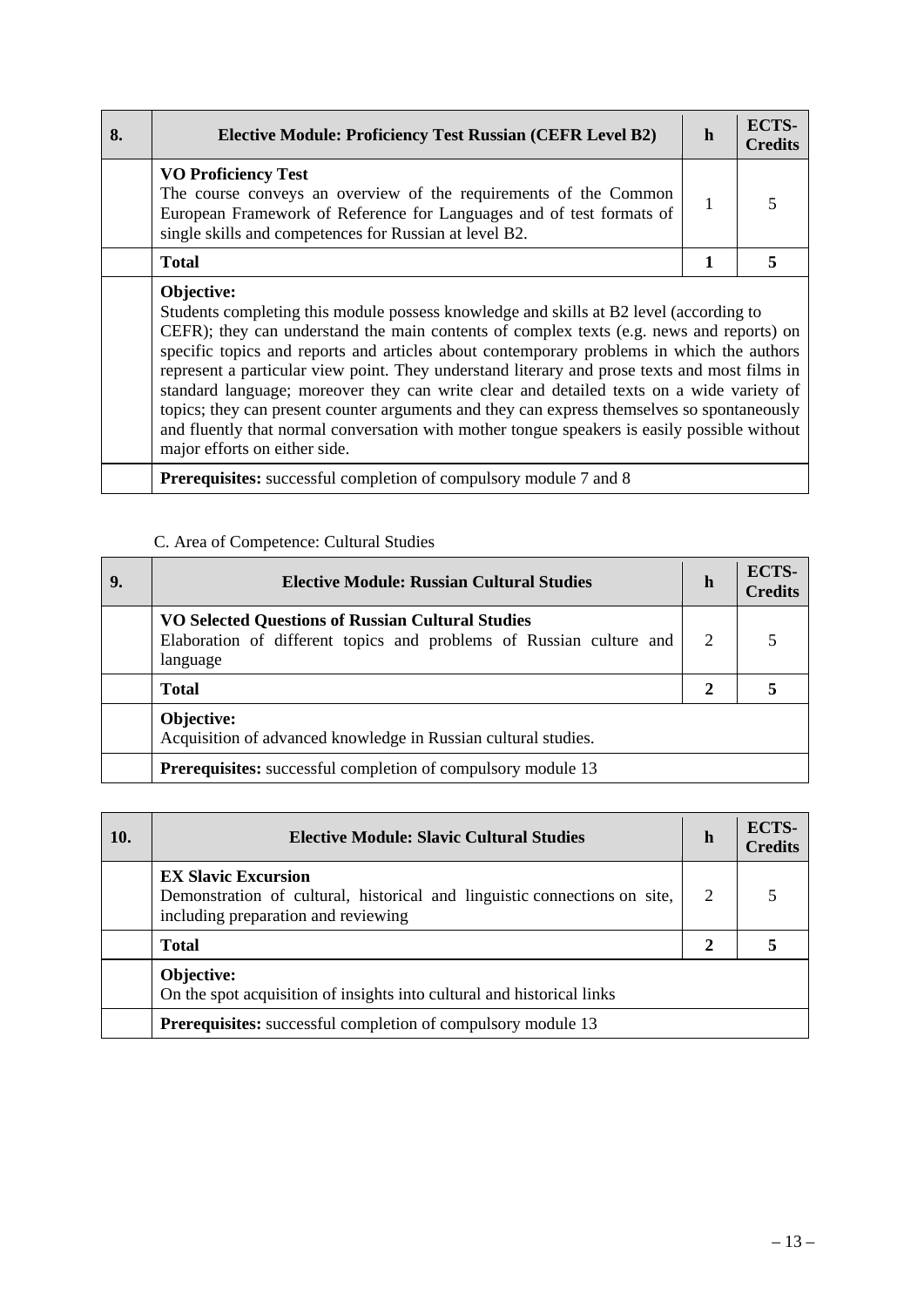D. Area of Competence: Bosnian, Croatian, Serbian - Cultural and Literary Studies and Linguistics

| 11.            | <b>Elective Module: Selected Fields of Bosnian-Croatian-Serbian</b><br><b>Cultural and Literary Studies and Linguistics</b>                                                                  | h                           | ECTS-<br><b>Credits</b> |
|----------------|----------------------------------------------------------------------------------------------------------------------------------------------------------------------------------------------|-----------------------------|-------------------------|
| a.             | VO Regional and Cultural Studies of the BCS Region<br>Overview of the history, economy, politics, society and everyday culture<br>of Bosnia, Croatia, Serbia, Montenegro                     | $\mathcal{D}_{\mathcal{L}}$ | 5                       |
| $\mathbf{b}$ . | <b>VO Survey of the BCS Literatures</b><br>Examination of tradition and current developments in Bosnian, Croatian<br>and Serbian literatures with the example of selected genres and authors | $\overline{2}$              | 5                       |
| c.             | VO Selected Fields of the BCS Linguistics<br>Acquisition of linguistic knowledge on the similarities and specifics of<br>Bosnian, Croatian and Serbian by comparing them                     | $\overline{2}$              |                         |
|                | <b>Total</b>                                                                                                                                                                                 | 6                           | 15                      |
|                | Objective:<br>Acquisition of basic knowledge in geographical and cultural studies, literary and linguistic<br>studies                                                                        |                             |                         |
|                | <b>Prerequisites:</b> none                                                                                                                                                                   |                             |                         |

## E. Area of Competence: Non-subject-specific and Interdisciplinary Skills

| 12. | Elective Module: Non-subject-specific and Interdisciplinary<br><b>Skills</b>                                                                                                                                                                | h | <b>ECTS-</b><br><b>Credits</b> |
|-----|---------------------------------------------------------------------------------------------------------------------------------------------------------------------------------------------------------------------------------------------|---|--------------------------------|
|     | Courses corresponding to 10 ECTS-Credits can be chosen from the<br>curricula of other BA study programmes at the University of Innsbruck,<br>for whom the students have not been admitted as regular students.                              |   |                                |
|     | <b>Total</b>                                                                                                                                                                                                                                |   |                                |
|     | Objective:<br>This module aims at widening the offer of the study programme by acquiring additional<br>qualifications. The fields of foreign languages, IT, management and scientific and ethical<br>reflection are especially recommended. |   |                                |
|     | <b>Prerequisites:</b> The prerequisites of the respective curricula apply.                                                                                                                                                                  |   |                                |

## **§ 8 Studies Induction and Orientation Stage**

- (1) The Studies Induction and Orientation Stage covers one semester (30 ECTS-Credits) and offers students an overview of the main contents of the degree programme and its structure in order to provide a factual basis to assess the decision to pursue the chosen field.
- (2) The Studies Induction and Orientation Stage requires the following course examinations, which may be repeated twice, to be completed successfully:
	- 1. SL Fundamentals of Philological and Cultural Studies: Slavonic Studies (compulsory module 1b/1 hour/2.5 ECTS-Credits)
	- 2. VO Selected Fields of Russian Culture (compulsory module 16a/2 h/5 ECTS-Credits)
- (3) Passing the examinations specified in paragraph 2 permits students to attend all further courses and take all examinations following the Studies Induction and Orientation Stage and to write a Bachelor's thesis as described in the curriculum. Registration requirements specified by the curriculum are to be followed.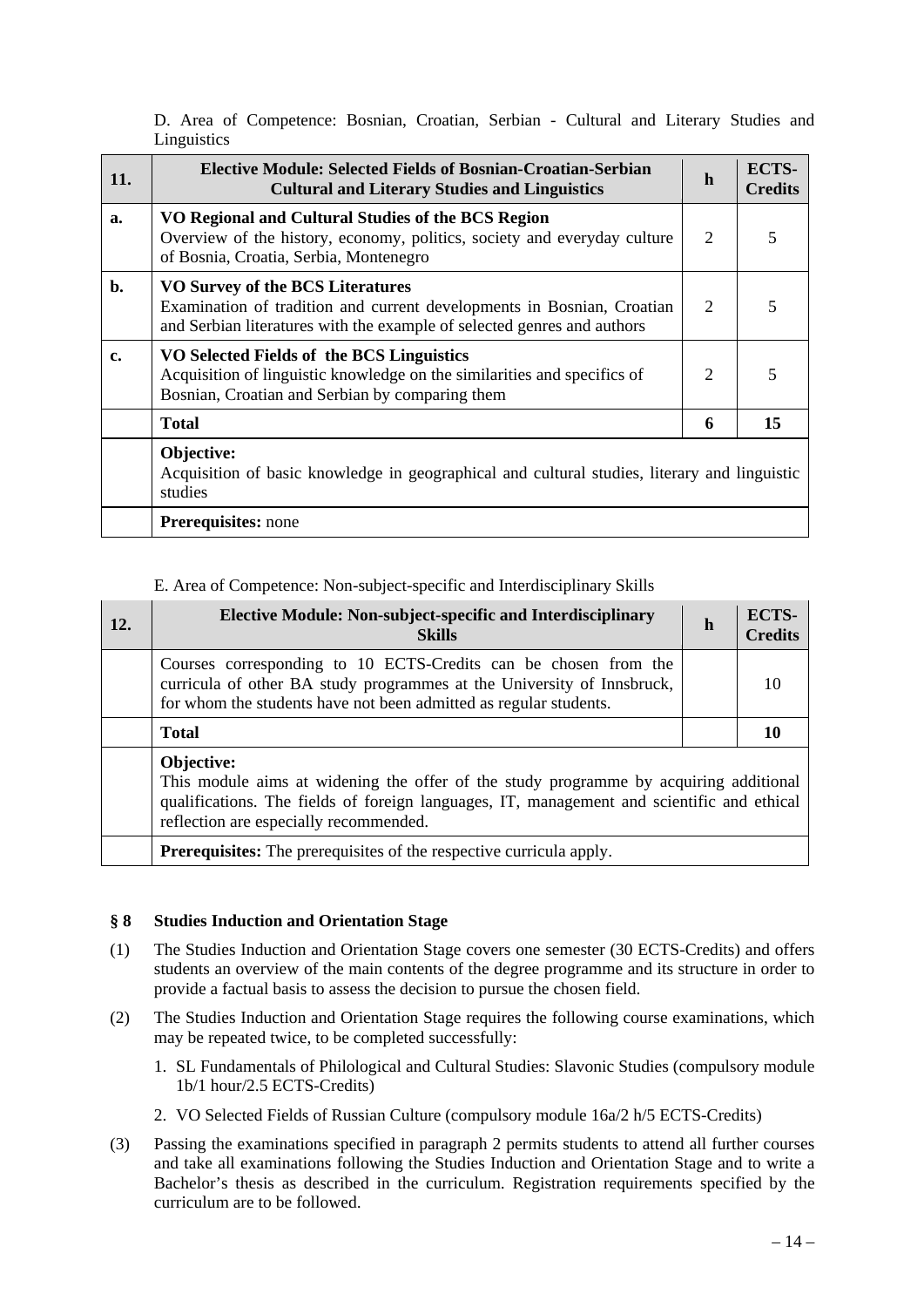### **§ 9 Bachelor's Theses**

- (1) Two Bachelor's theses with a total of 7.5 ECTS-Credits each are to be completed. Both theses are to be written in German or Russian and have to be subject-specific.
- (2) The Bachelor's theses are to be completed within courses using continuous assessment from the compulsory modules 11, 12, 13, 15, 16 or 17 and are supervised by the relevant course lecturer. The performance of the Bachelor's theses is to be delivered in addition to the relevant Bachelor's theses courses. One of the two Bachelor's thesis must be based on a seminar.
- (3) The Bachelor's theses are to be submitted in paper form and in the digital version asspecified by the Director of Studies.

### **§ 10 Examination Regulation**

The performance assessment for a module (module examination) is to be carried out by course examinations. Course examinations are:

- 1. Examinations that assess the knowledge and skills covered in an individual lecture or in the studies induction and orientation stage, where course assessment is based on a single examination at the end of the course. If a reading list is determined in a lecture, it forms part of the examination material. Before starting the course, the course lecturer shall specify and declare which type of examination (written and/or oral) will take place.
- 2. Courses with continuous performance assessment, are courses in which course assessment is based on regular written and/or oral contributions of the participants. Before starting the course, the course lecturer shall specify and declare which type of examination will take place.

#### **§ 11 Academic Degree**

Graduates of the Bachelor's Programme Slavonic Studies are awarded the academic degree "Bachelor of Arts", abbreviated "BA".

### **§ 12 Coming into Force / Going out of Force**

- (1) The curriculum is effective as of 1 October 2009.
- (2) §§ 3, 7, and 10 in the version published in the University of Innsbruck Bulletin of 8 June 2011, Issue 26, No 452, is effective as of 1 October 2011 and applies to all students.
- (3) § 8 in the version published in the University of Innsbruck Bulletin of 8 June 2011, Issue 26, No 452, is effective as of 1 October 2011 and applies to all students beginning their degree programme as of winter semester 2011/2012.
- (4) (out of force acc. to para. 6)
- (5) The modification of the curriculum in the version of the University of Innsbruck Bulletin of 2 June 2014, Issue 25, No. 402 comes into effect on 1 October 2014 and is valid for all students.
- (6) § 12 para. 4 goes out of force at the end of 30 September 2014.
- (7) § 8 goes out of force at the end of 31 December 2015.